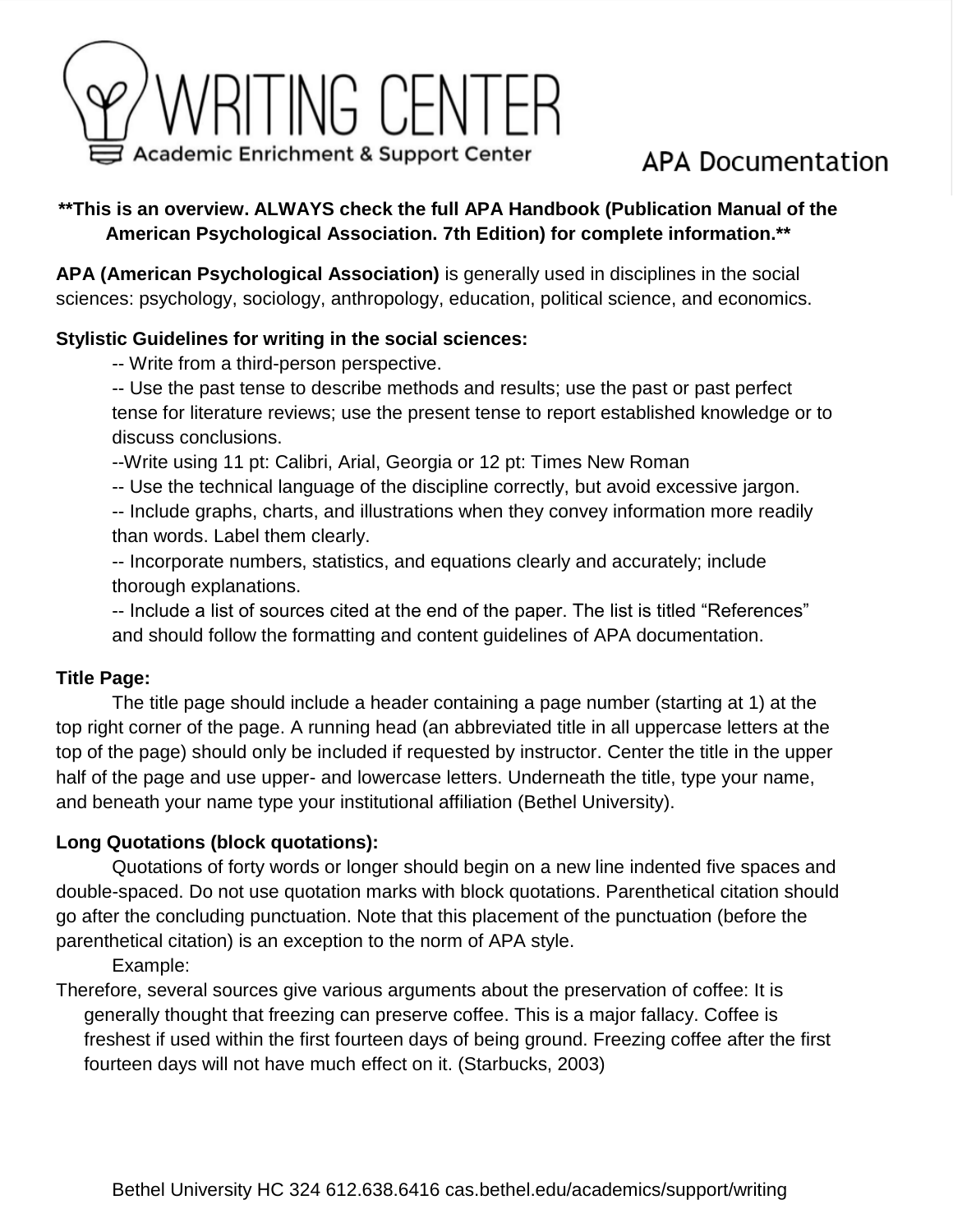# **In Text Citations**

# **One author:**

"It is good to write clearly, and anyone can" (Williams, 2005, p. 4). According to Williams (2005), "It is good to write clearly, and anyone can" (p. 4). Anyone can write clearly (Williams, 2005).

\*\* Note: A page number is encouraged but not required with paraphrased information. A quotation requires a page number.

# **Two authors:**

Rivera and Mulberry (2001) agree that it is important to study the relationship of faith and reason. Understanding the relationship of faith and reason is critical (Rivera & Mulberry, 2001, p. 887).

\*\* Note: The word 'and' is used between author names in in-text citation but an ampersand (&) is used between author names in a parenthetical citation.

# **Three or more authors:**

Rivera et al. (2005) agree that it is important to study the relationship of faith and reason. Understanding the relationship of faith and reason is critical (Rivera et al., 2005, p. 887).

# **Unknown author:**

The Cookie Book (1999) states that the best way to make peanut butter cookies is to use chunky peanut butter. Chocolate chunks rather than chips are best for cookie baking ("What Goes with Milk," 1995).

# **Authors with the same last name:**

To avoid confusion in citing two or more authors with the same last name, include each author's initials in every citation.

Examples: (A. M. Long, 1984) (B. L. Long, 1954) (A. M. Long, 1984; B. L. Long, 1954)

### **Secondary sources:**

Use secondary sources sparingly. When reference to a secondary source is necessary, use the phrase "as cited in" in the parenthetical reference.

Example: Erickson and Long's (1984) study (as cited in Author, A. A., date) found that grocery lists in written in blue ink were easier to remember than those written in black.

### **References page**

# **Ordering the reference page:**

Include a list of the sources cited in the work at the end of the paper. The list is titled "References" and should be arranged alphabetically, double-spaced, with a hanging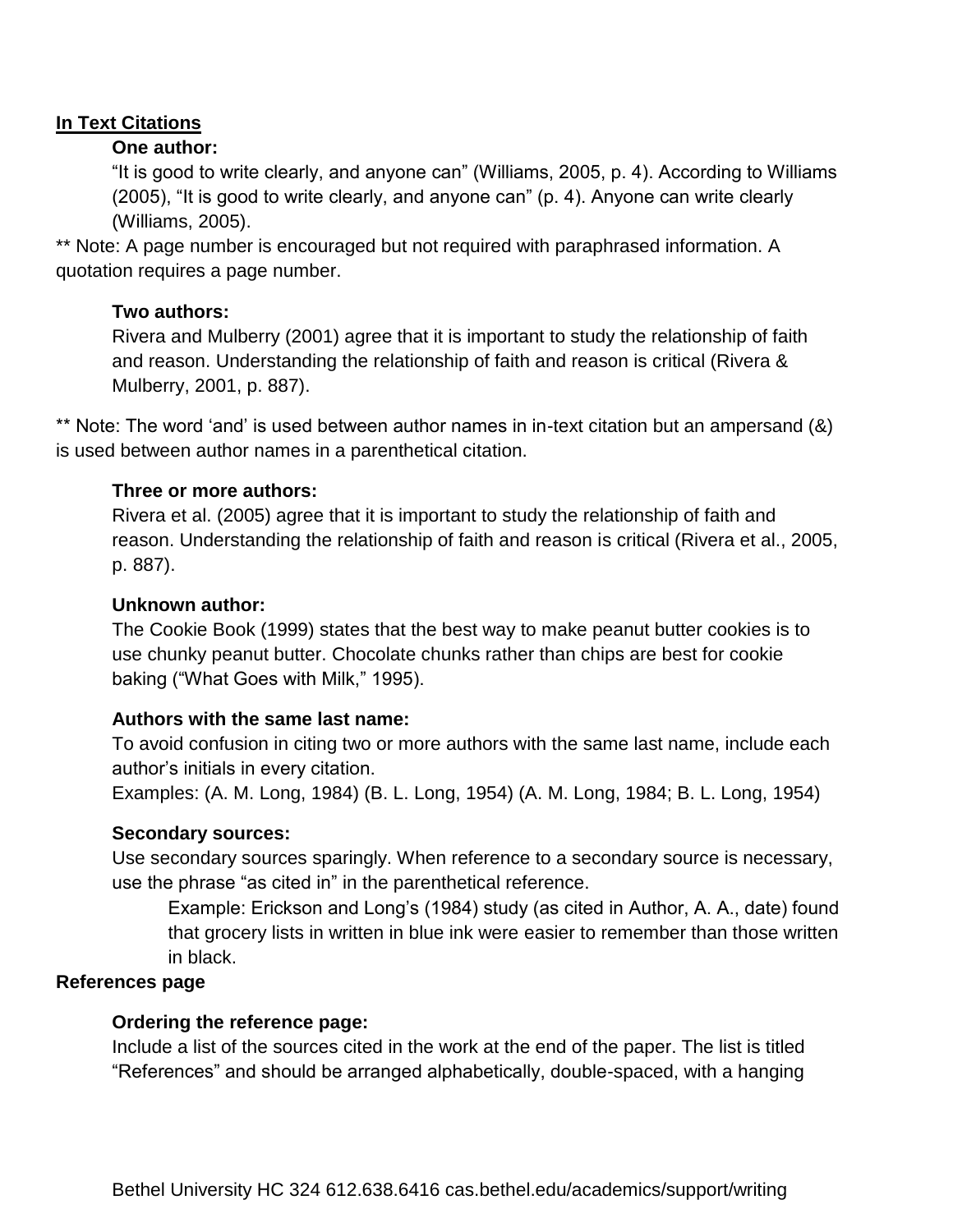indent. The following examples illustrate reference page entries for several types of sources.

# **Alphabetizing:**

"Nothing precedes something." In other words, the name Brown would come before the name Browning. M', Mc, and Mac should all be alphabetized according to the order of their letters. MacAllister should come before M'Cartney, which comes before McMillian. When listing multiple sources for the same author, earliest dates come first. If the sources are from the same year, alphabetize by the beginning of the title.

# **Books, Reference Books, Book Chapters**

# **Whole print book:**

Author, A. A. (date). Title of work. Publisher.

# **Chapter in a print book or entry in a reference book:**

Author, A. A. (date). Title of chapter. In A. Editor, B. Editor, & C. Editor (Eds.), Title of book (pp. xx-xxx). Publisher.

Author, A. A. (date). Entry title. In Title of encyclopedia. (Vol. #, pp. xx-xx). Publisher. \*\*Note: If the entry has no byline, place the title in the author position.

### **Online reference book entry:**

Author, A. A. (date). Title of article. In A. A. Editor (Ed.), Title of encyclopedia. http://www.xxxxxxxxxxxxxxxxxxxx

# **Edited print book with no author:**

Editor, A. A. (Ed.). (date). Title of work. Publisher.

# **Edited print book with named author:**

Author, A. A. (date). In A. Editor, B. Editor, & C. Editor (Eds.), Title of work. Publisher. \*\*Note: If there is no author or editor, move the title to the author position, before the date.

### **Electronic Book:**

Author, A. A. (date). Title of work. http://www.xxxxxxxxxxxxxxxxxxxx

# **Ancient Text (Bible):**

The New Jerusalem Bible. Henry Wansbrough (gen. ed.). (1985). Doubleday.

\*\*Note: Cite editor information if it is given, otherwise cite the translation, year, and publisher in normal APA format

### **Periodicals**

\*\*Note: The title of an article should only have the first word of the title, subtitle and any proper nouns capitalized. The rest of the words should remain lowercase.